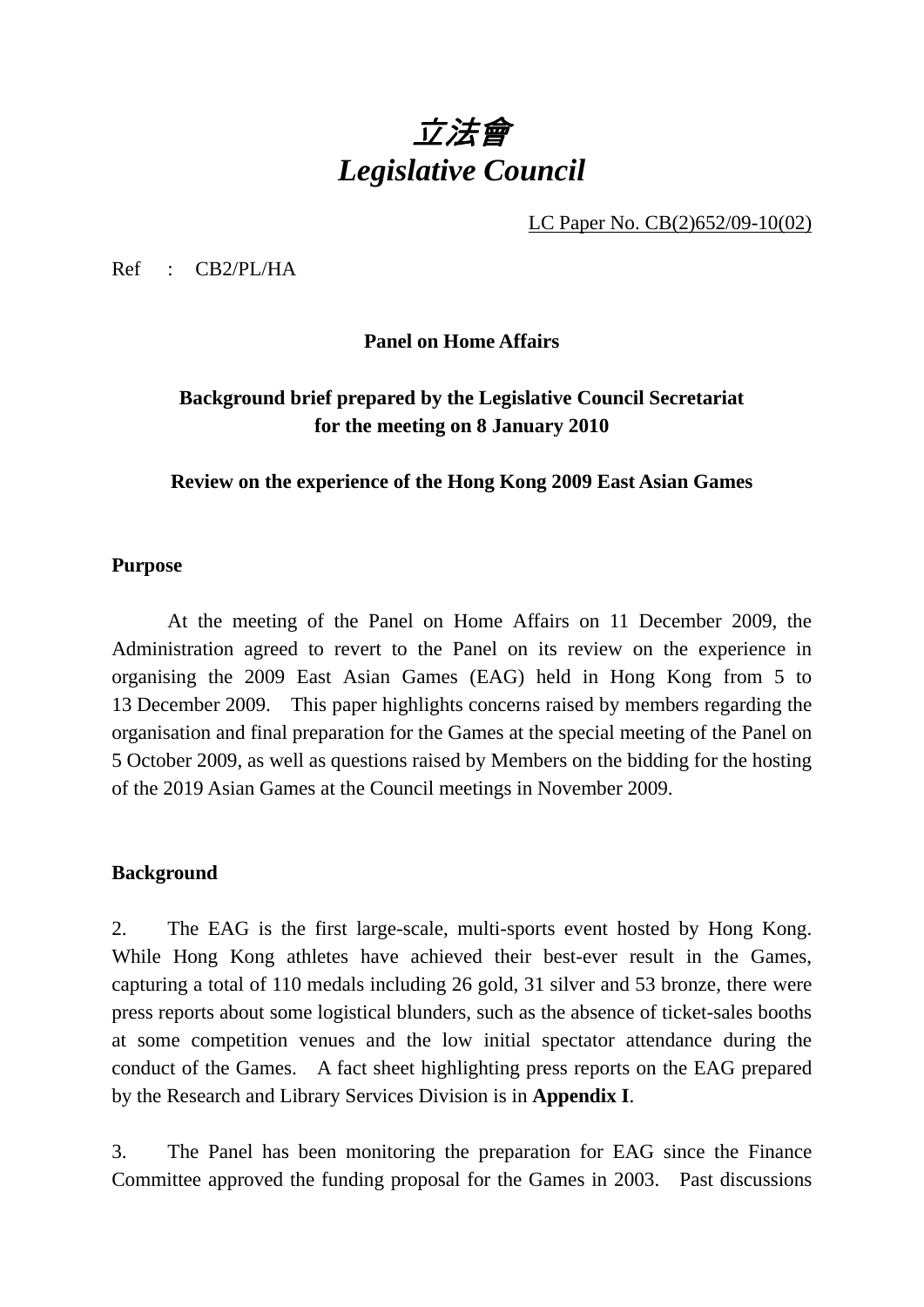held by the Panel on the subject are set out in LC Paper No. CB(2)1301/08-09(02) and LC Paper No. CB(2)2548/08-09(02) issued to members on 9 April 2009 and 29 September 2009 respectively. The Panel last discussed the final preparatory works for the EAG at a special meeting on 5 October 2009.

# **Main deliberations at the special meeting on 5 October 2009**

4. During the meeting, members asked the Administration to explain the broadcasting arrangements for the 100-day Countdown Show, which had aroused much public concern. They also enquired about the logistical arrangements for EAG in the final preparation for the Games, in particular the ticketing arrangements, and the government's direction in sports development after the EAG. A summary of members' deliberations is set out below.

## Broadcasting arrangements

5. Some members queried the Administration's original plan for the 100-day Countdown Show to be held at and broadcast on a free TV station. Other members criticized the Administration for lacking in thorough consideration and sensitivity in its planning for the Show. They considered that the Administration should be more mindful of public views when organising major sports events.

6. In response, the Administration explained that in the planning for the broadcasting arrangements for the 100-day Countdown Show, it had taken into account the needs to guard against adverse weather condition, publicize the event to the maximum number of audience, and ensure that the lighting of the cauldron and countdown celebration would be conducted without interruption and completed in one go. The Administration further advised that in view of the public concern on the original arrangement, the venue for the last leg of the Torch Relay and lighting of the cauldron had been changed to the Golden Bauhinia Square.

# Ticketing arrangements

7. Some members expressed concern about the audience turnout for the Games, as the competition events would mostly be held on working days or school days. Noting that there were still some 130 000 unsold tickets, some members enquired whether the Administration would consider distributing more free tickets to the elderly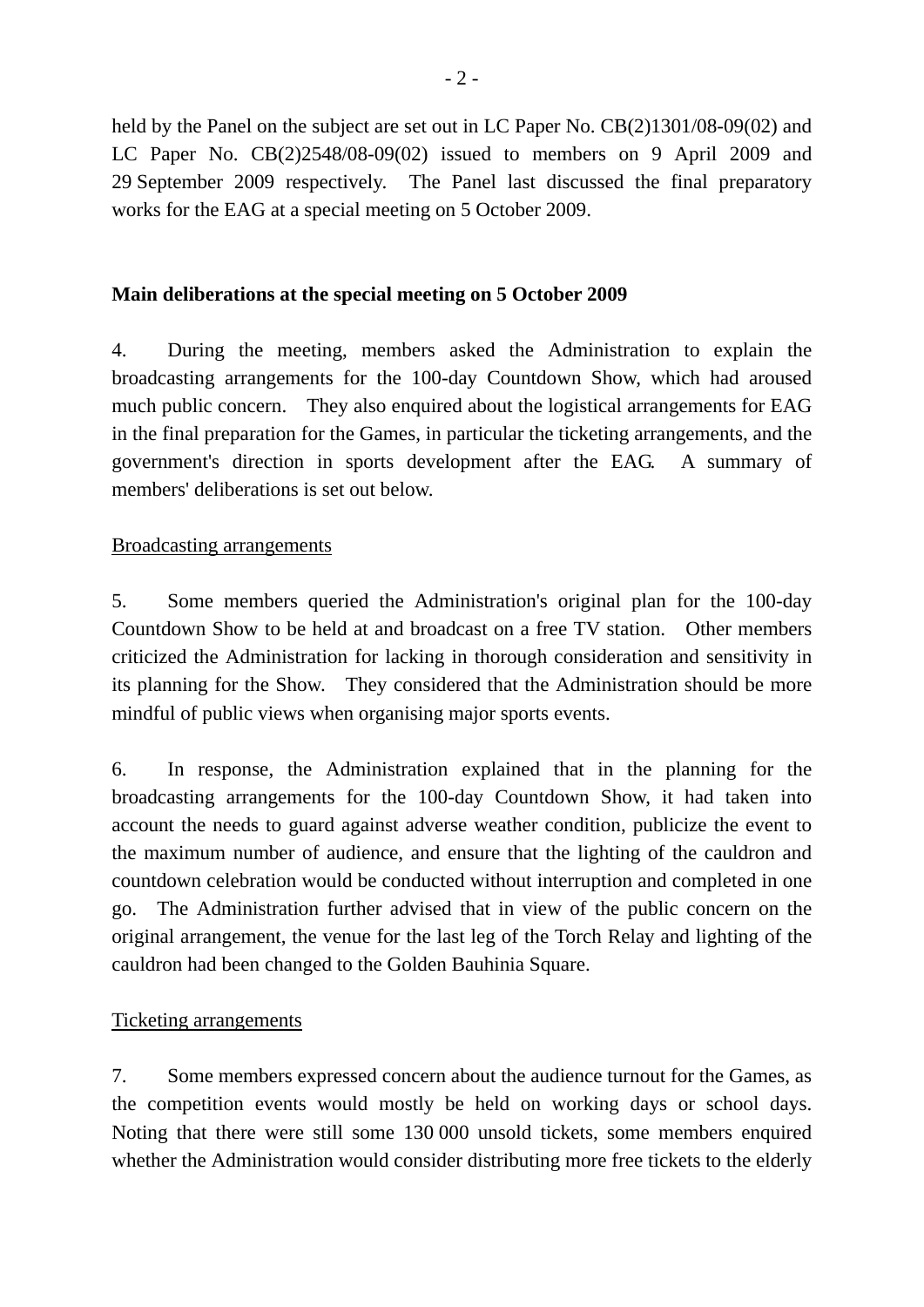and disabled if the ticket sales remained sluggish before the opening of the EAG, in order to enhance the atmosphere for the competition events.

8. In response, the Administration envisaged that the ticket sales would gain momentum when the grouping of teams for various ball games was announced. The Administration further advised that consideration would be given to distributing more free tickets to students and seniors, having regard to the progress of ticket sales at a later stage.

# Development of sports and tourism after the EAG

9. Some members opined that the Administration should build on the experience of the EAG to further promote sports to the community and support the development of elite sports programmes. A member suggested that the Administration should retain EAG venues with memorial value and promote them as tourist attractions after the conclusion of the Games.

10. The Administration took note of members' views and advised members of various measures taken for the development of elite sports and promotion of sports in the community. Regarding the suggestion to promote EAG venues as tourist attractions, the Administration responded that the EAG thematic design at EAG venues would be retained and other EAG-related items, such as torches used in the relays and relevant photos, would be displayed therein for viewing by the public and tourists.

# **Members' questions on bidding for the 2019 Asian Games**

11. Noting that the Administration had indicated its support if the Sports Federation and Olympic Committee of Hong Kong, China (SF&OC) intended to make a bid to host the  $18<sup>th</sup>$  Asian Games in 2019, Members raised questions at the Council meetings on 18 and 25 November 2009 on the subject. The Members enquired about: (a) the timetable and procedure for bidding to host the 2019 Asian Games; (b) whether Hong Kong stood a good chance to succeed in its bid; (c) whether the Government had summed up the experience of the failure in bidding of the hosting of the 2006 Asian Games and aim for improvement; and (d) whether the Government would take into account factors such as the level of support and enthusiasm of members of the public in Hong Kong, sufficiency of sports facilities, enhancement in the standard of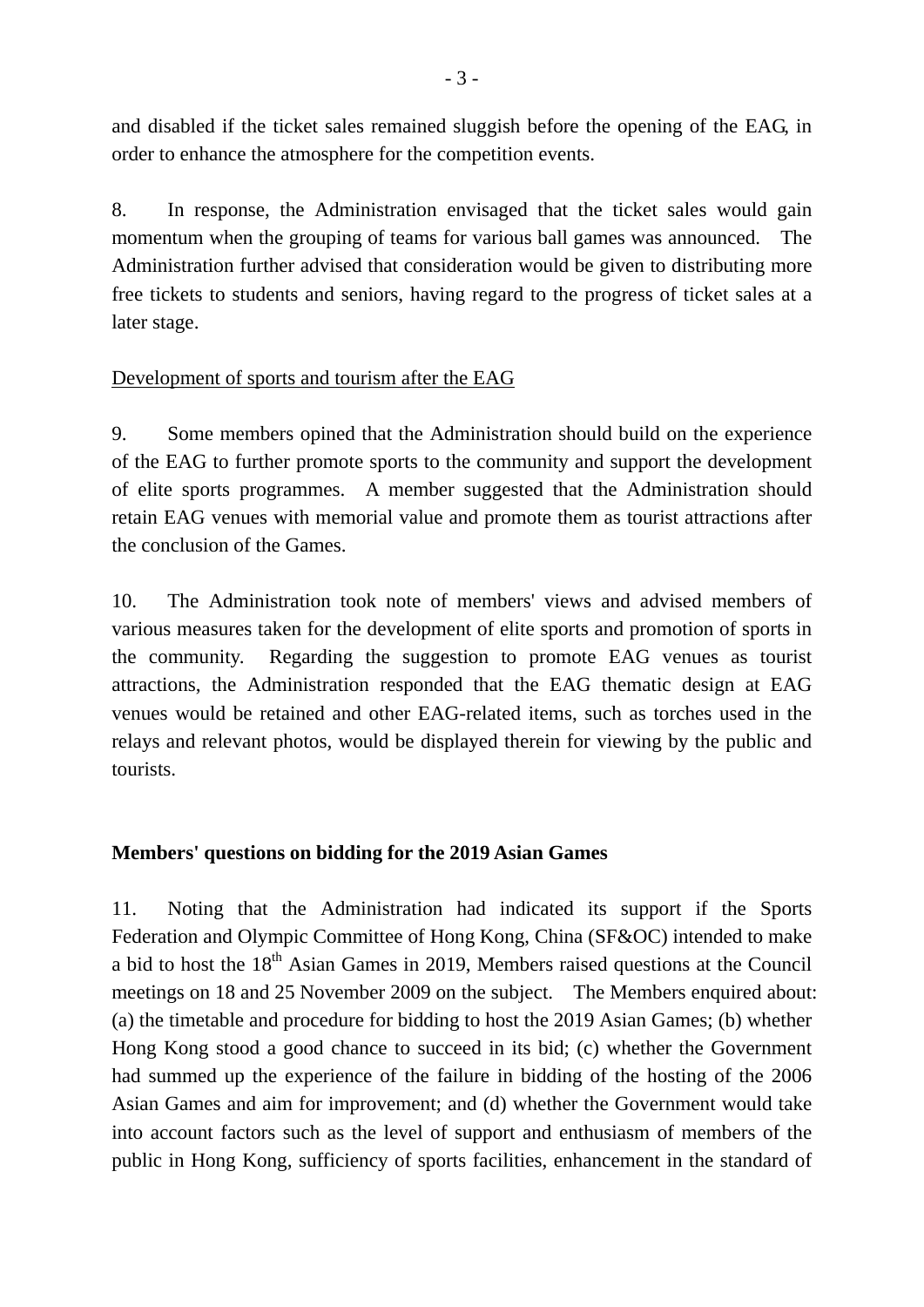Hong Kong athletes, economic condition and related financial commitment, estimated economic benefits to be generated and long-term development of the sports industry before the decision is made to make a bid to host the Asian Games.

- 12. The Administration provided the following response
	- (a) the Olympic Council of Asia (OCA) required that any bid to host the Asian Games should be submitted by the National Olympic Committee (NOC) of the relevant member state or territory, and that the award of the right to host the games should be decided by a ballot of all member NOCs at its Annual General Assembly. In selecting the host city of an Asian Games, member NOCs would consider the capacity and experience of the bidding cities with regard to hosting multi-sports events. Relevant considerations included the standard of the competition venues and athletes' village for participating teams, as well as factors such as the local climate, transport facilities, and the law and order situation. In the case of a successful bid, the right to host the event was awarded to the member NOC concerned;
	- (b) according to information provided by SF&OC, OCA had not yet finalised the timetable , procedures and details for bidding for the right to host the  $18<sup>th</sup>$  Asian Games in 2019. Nevertheless, past experience showed that the OCA usually invited member NOCs to submit bids and announced the bidding timetable about seven years ahead of the Asian Games;
	- (c) the 2006 Asian Games was the first major international multi-sports events that Hong Kong had ever bid to host. Although Hong Kong did not win the hosting right, the experience that the Administration gained in the process was invaluable. Moreover, Hong Kong's experience in organising the  $5<sup>th</sup>$  EAG would provide a good foundation if Hong Kong were again to submit a bid to host a major international multi-sports event in future; and
	- (d) if the SF&OC considered that Hong Kong possessed the necessary conditions for hosting the 2019 Asian Games and made a formal request to the Government to support a bid to the OCA, the Government would carefully consider the matter and assess the relevant factors, such as the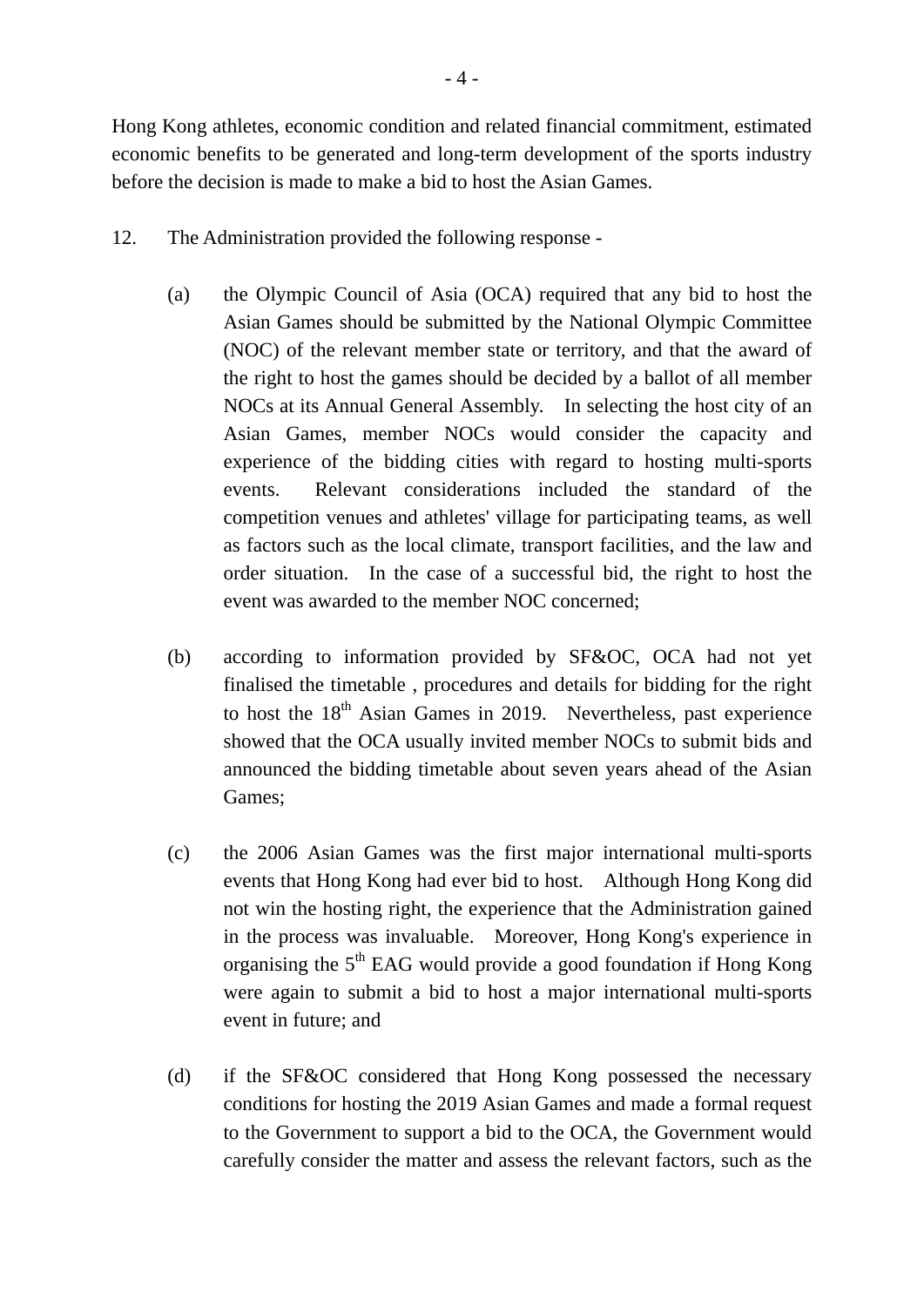level of public support, adequacy of competition venues, availability of hotel accommodation and other ancillary facilities, estimated economic and other benefits to Hong Kong, the contribution to the long-term development of sports locally, and the financial commitment to be borne by the Government. The Government would make sufficient preparation by allowing adequate time and resources for the planning and provision of the facilities required, formulating bidding strategies carefully, and forging a consensus within the community to improve Hong Kong's chances of winning the right to host the games.

#### **Relevant papers**

13. A list of relevant papers with their hyperlinks at the LegCo website is in **Appendix II**.

Council Business Division 2 Legislative Council Secretariat 5 January 2010

J:\cb2\cb2\BC\TEAM2\HA\09-10\100108\softcopy\ha0108cb2-652-2-e.doc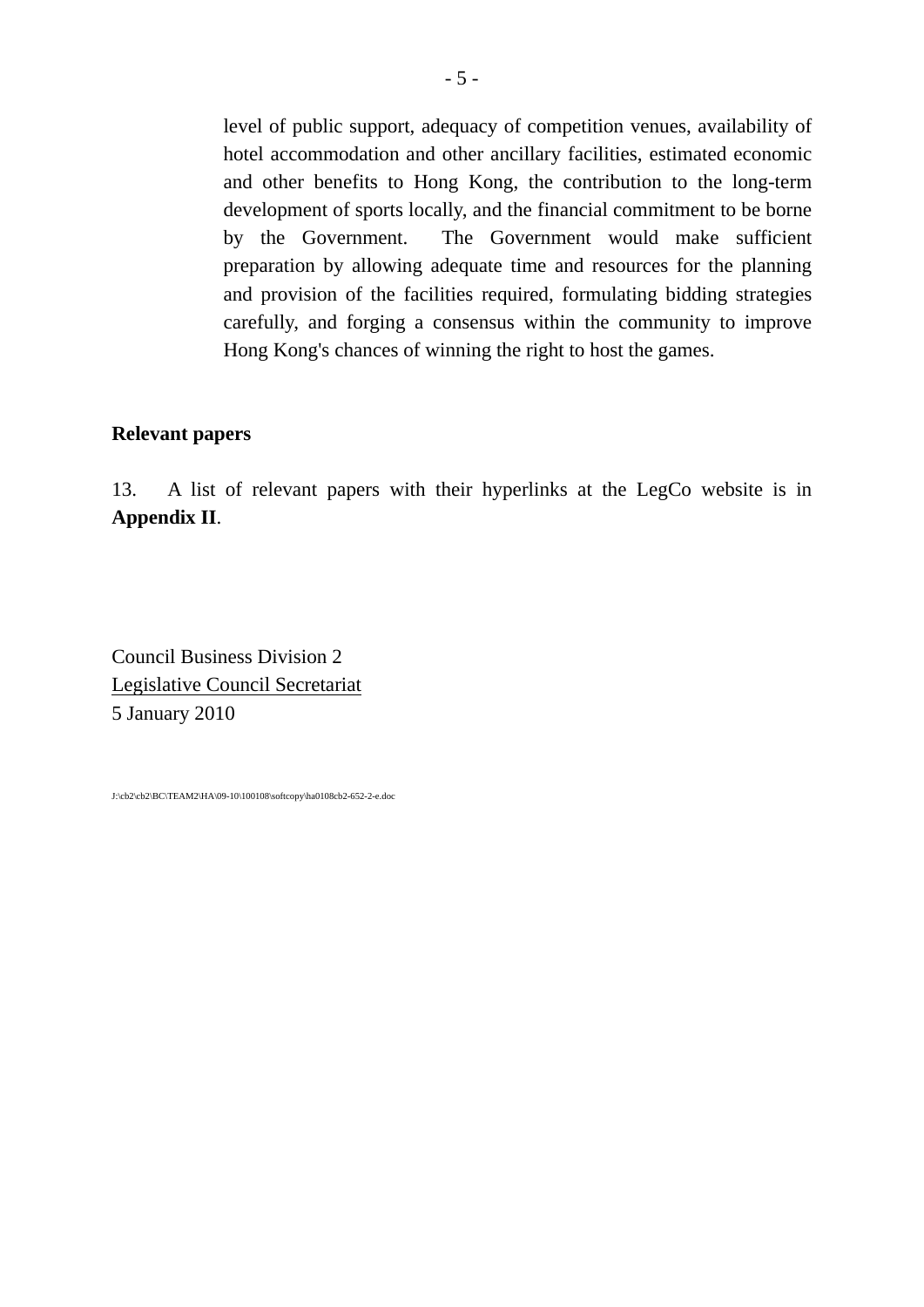# 資料便覽

## 有關東亞運動會的報導摘要

## **(**輯錄自 **2009** 年 **12** 月 **2** 日 至 **12** 月 **29** 日期間的本地新聞報導 **)**

## **1.** 背景

1.1 第五屆東亞運動會於 2009 年 12 月 5 日至 12 月 13 日期 間在香港舉行,足球、乒乓球、籃球及排球四個項目率先於 12 月 2 日開始進行初賽。來自中國內地、日本、韓國、朝鮮、蒙古、 關鳥、台灣、澳門及香港共9個國家及地區,渝 2 300 名健兒參 與 22 個項目爭奪 262 面金牌。

## **2.** 安排混亂惹各方不滿

#### 售票安排

2.1 12 月 2 日於灣仔伊利沙伯體育館舉行的乒乓球賽雖尚餘 少量門票,但賽會只在 3 個較大的場地設即場售票服務,伊利沙 伯體育館不在此列,市民被迫到其他指定門票銷售點購票,而最 近的銷售點亦要步行 10 分鐘或以上。有市民及外地遊客批評有 關安排極為不便,並為未能即時購票入場感到失望。民政事務局 副秘書長劉明光於 12 月 3 日作出回應, 指即場售票不符經濟效 益,市民應有足夠時間到銅鑼灣通利琴行或到網上購票,故此暫 時沒有計劃在館內增設即時售票的安排。民政事務局常任秘書長 尤曾嘉麗於 12 月 4 日則宣佈為回應市民訴求,增設 4 個即場售 票地點,包括伊利沙伯體育館、荔枝角體育館、京士柏運動場及 維多利亞公園,讓所有有剩餘門票的賽事均可即場購票。

2.2 有市民批評東亞運的售票規定荒謬,不佔座位的手抱嬰 兒仍要購票。東亞運公司發言人解釋,不論年齡均須購票,是跟 隨康文署場地的規定。不過,資料顯示康文署轄下的博物館及科 學館等展館,都規定 4 歲以下小童免費入場。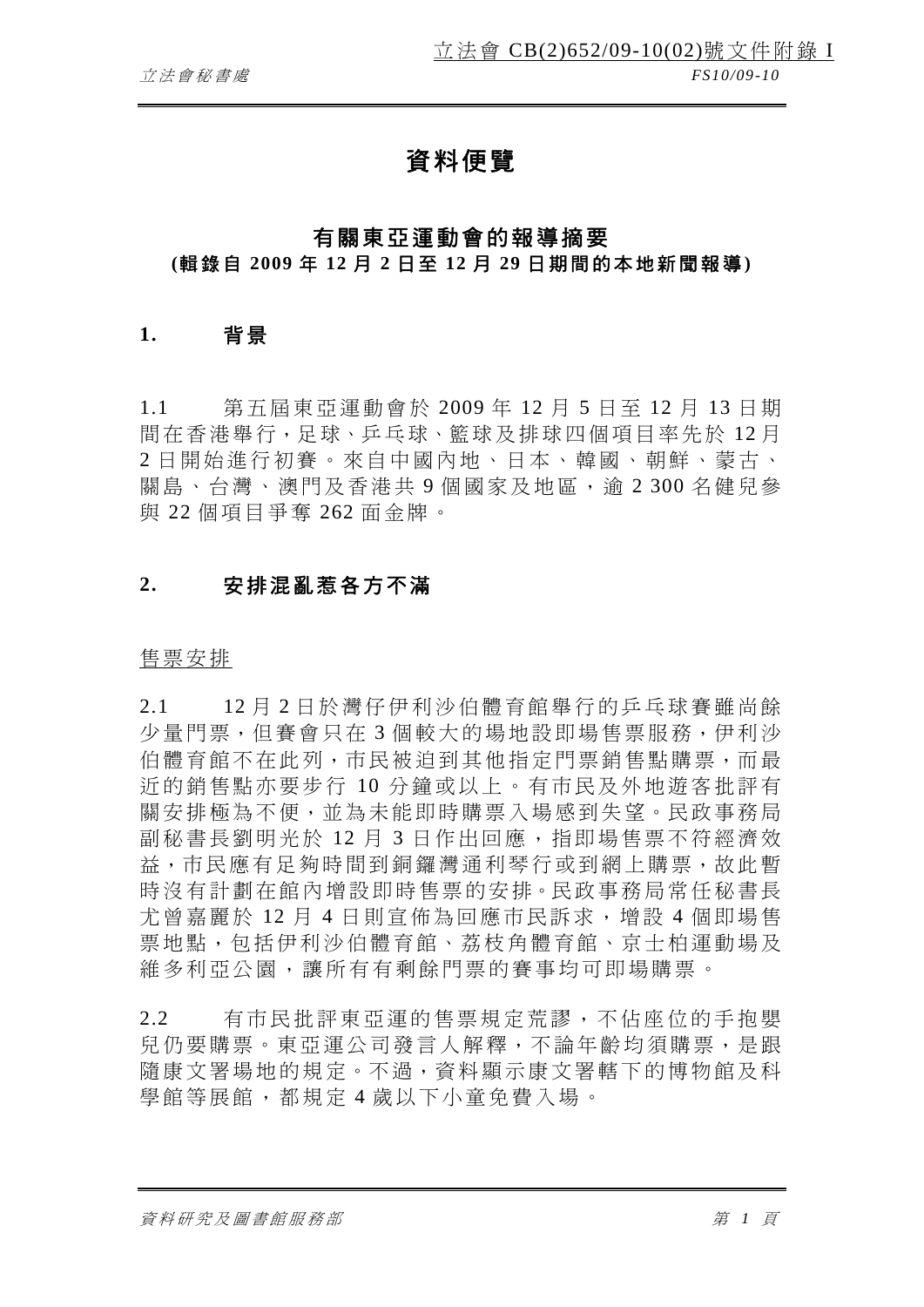2.3 有週刊指東亞運出現「賣哂飛但無人睇」的怪現象。有 港隊教練不滿有關方面雖表示所有門票經已賣完或派完,但結果 場內卻有三分一空位,他認為門票應留給真正有興趣入場的人 士。

#### 座位安排

2.4 部分比賽項目的入座率極低,特別是於日間舉行的項 目,如乒乓球團體賽初賽,日間入場率只有三成。場內觀眾有不 少是手持免費門票的學校團體,而嘉賓席更留有大量空位。有市 民不滿場內有大量優質座位預留給嘉賓,但那些座位空空如也, 又不開放予坐在後排的觀眾,讓他們可近距離欣賞賽事。此外, 桌球比賽亦發生同類事件,最優質的座位多安排為嘉賓席,但嘉 賓席的入座率少於五成,反而購票入場的市民要在距離 20 米的 地方觀賽,加上場內沒有安裝電視屏幕,令市民難以看清楚比賽 情況。

2.5 民政事務局局長曾德成解釋乒乓球賽的門票已售出 九 成,因是全日票,持票人可於早、午、晚任何時段觀賽,相信 較多市民在下班後才入場,以至日間的情況較為冷清。

#### 住宿安排

2.6 參與東亞運的運動員被安排入住不同酒店。有入住港島 太平洋酒店的籃球及武術運動員投訴,設施未符運動員需要,如 籃球員的睡床過小及房間內空氣質素差。另港隊足球員不滿他們 入住的灣仔利景酒店床鋪有污漬。

2.7 作為東亞運賽事總部的沙田麗豪酒店於 12 月 4 日發生選 手屙嘔事件。澳門桌球手林錦洪在洒店淮食早餐後屙嘔大作,由 賽會通知酒店召救護車將他送院,經診治後證實只是腸胃不適, 非食物中毒。

#### 交通安排

2.8 有報導指接載中國女排隊伍的巴士遲到,令隊員要在機 場久候 15 分鐘。康文署澄清並非巴士遲到,只是在同一時段有 多支隊伍抵埗,需分批乘巴士離開才造成延誤。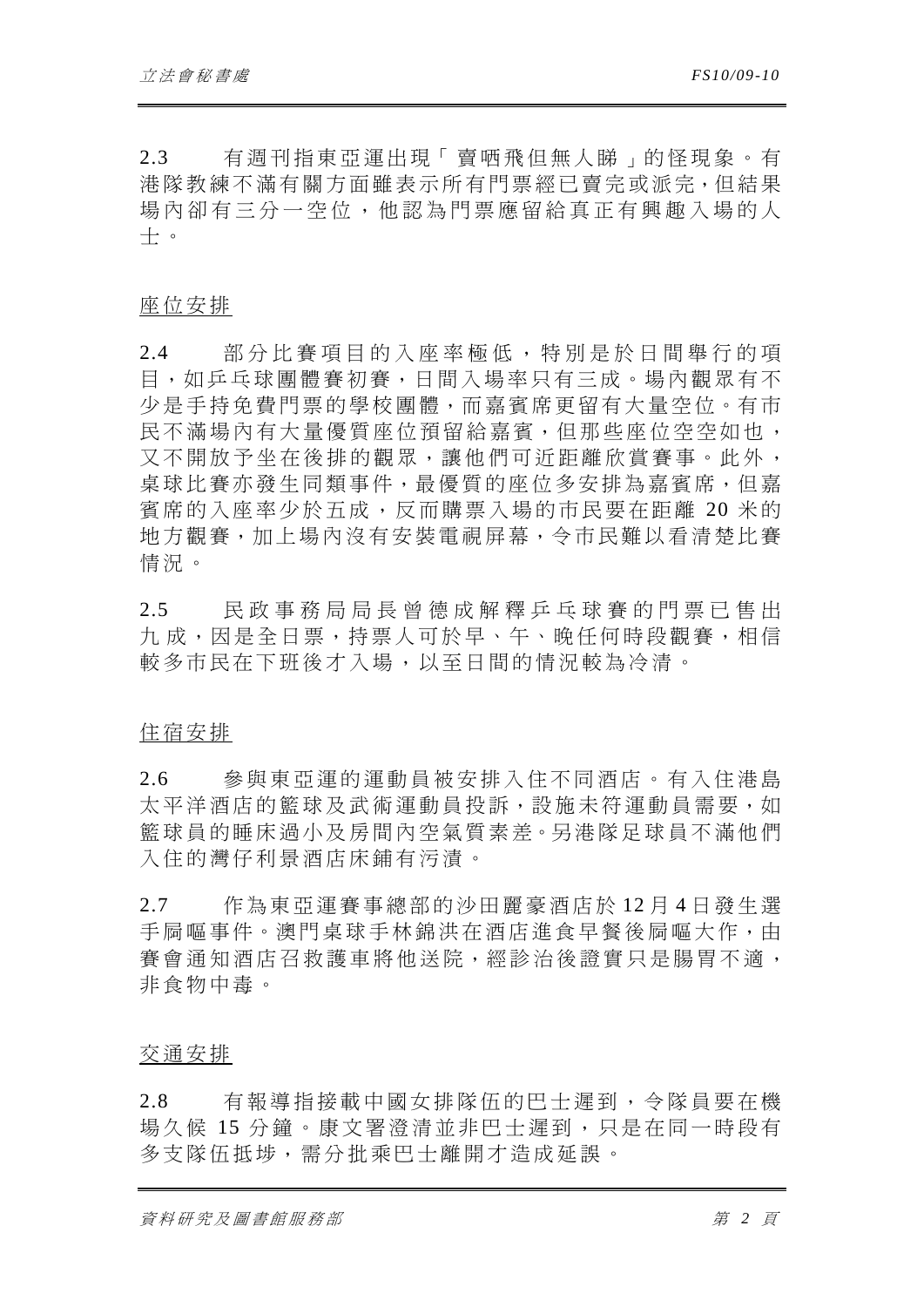2.9 在開幕禮上負責燃點聖火的港隊泳手韋漢娜,儀式完結 後大會沒有安排車輛將她送回酒店,結果她要與市民一同乘搭地 鐵離開。韋漢娜 9 時許離開會場,差不多 11 時才返抵酒店,令 她無法盡早休息,對翌日早上舉行 的游泳賽事或多或少造成影 響。

#### 義工安排

2.10 有本身為大學生的東亞運義工投訴工作時間過長,令他 們難以遷就上課時間。尤曾嘉麗回應指擔任義工者應有犠牲精 神,其言論令義工不滿。另有義工 指他們只獲分配一條長褲當 值,尤曾嘉麗隨後表示義工可穿著深色長褲或牛仔褲上班。

2.11 多間非牟利機構職員被招募為義工後,一直未獲安排工 作,直至開幕前 3 天始獲通知不用他們擔任義工,令他們白白浪 費了為當義工而申領的假期及已完成的培訓課程。

#### 賽程安排

2.12 於開幕日產生東亞運第一金的小輪車比賽,於賽事舉行 前 3 天不僅未見賽會公佈詳細賽制,連參賽者的數目也眾說紛 紜。至於第一金究竟是由男子組或是女子組賽事產生,賽會亦無 法提供有關資料。賽程安排混亂之餘,賽事資料亦不足,如大會 沒有提供部分賽事參加者的中文姓名。

#### 保安安排

2.13 有東亞運公司職員投訴公司電腦設施不足,員工竟被要 求自備手提電腦工作;加上職員不獲發專用制服,比賽期間恐出 現混亂甚至保安漏洞。另一方面,供運動員入住的酒店保安也極 為鬆散,閒雜人等能輕易突破保安防線,直接到達運動員入住的 樓層。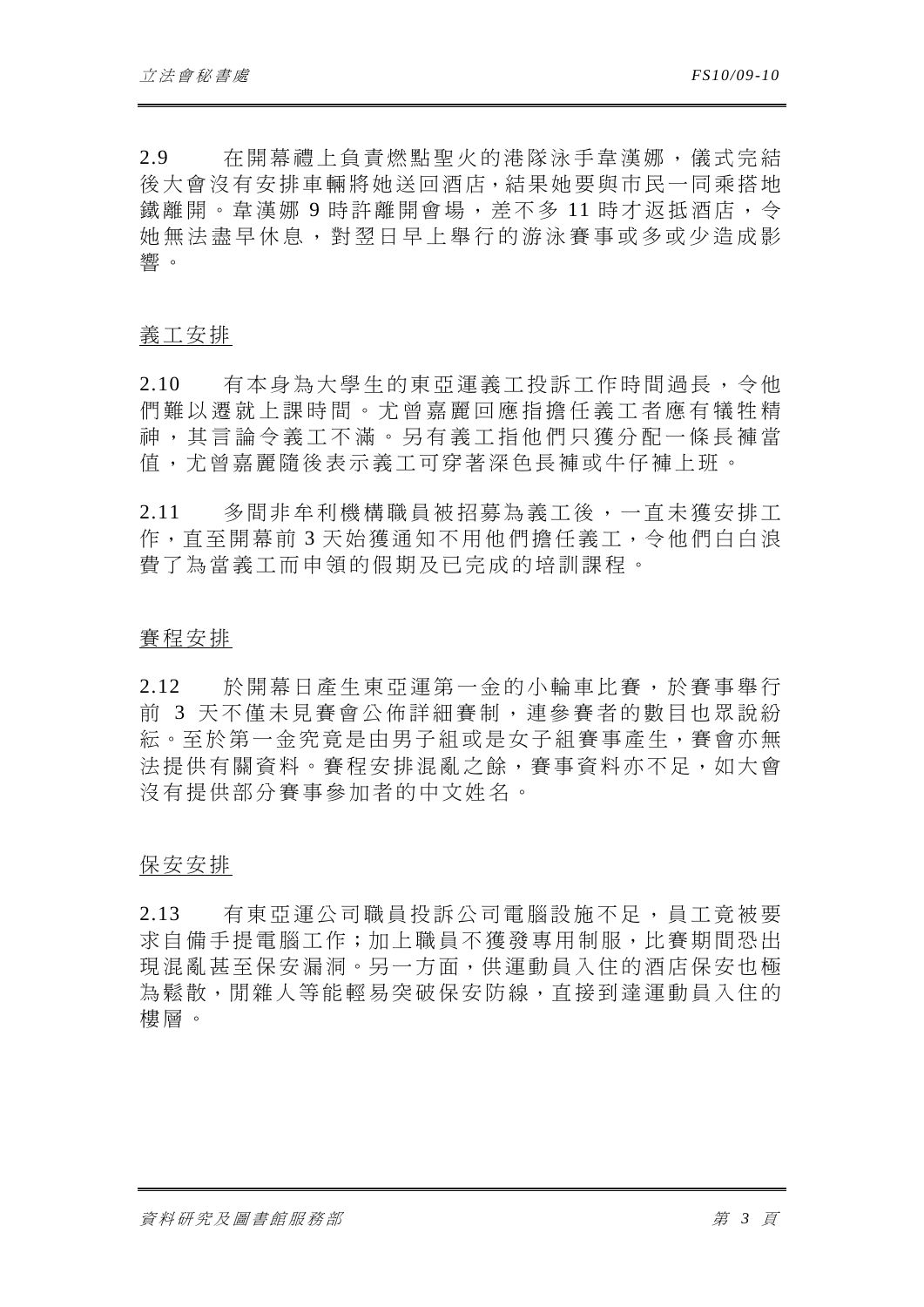開幕安排

2.14 開幕禮被指安排失誤及宣傳不足,引來市民的連番抨 擊。有花數千元購票入場的市民不滿大會要求持票人士必須提早 於晚上 7 時前入場,由於場地臨沂海邊, 觀眾被迫冒著寒風及飢 餓等候個多小時。他們又不滿全場最貴的 5,000 元貴賓席位置, 景觀竟被特首席上的簷篷遮擋。

2.15 在尖沙咀觀賞煙花匯演的市民亦不滿現場既沒有廣播, 又沒有展示煙花燃放程序表,令不少市民只觀賞了首輪煙花後便 失望而回。加上舞台設在文化中心對開海面,與大部分維港兩岸 的市民距離較遠,難以清楚看到表演。

## **3.** 有關東亞運的正面報導

3.1 東亞運的水中開幕禮於 12 月 5 日 8 時在維港上演,40 多 艘大型花船載著各國代表及表演者列陣維港兩岸。此次開幕禮被 評為歷屆東亞運當中最具特色的一屆,並創下3項世界紀錄,包 括最大的開幕式背景、最大的表演場地及最多的觀眾。

3.2 部分有國家隊明星級運動員參與的項目吸引到市民的熱 烈支持。中國女排於 12 月 5 日首次登場便吸引了逾 7 000 名觀 眾入場,而劉翔參與的男子 110 米跨欄賽事 3 500 張門票銷售一 空,而內地拍賣網站更將票價炒高至原價的 10 倍。

3.3 東亞運舉行期間,有紹渦 111 萬名旅客訪港,較夫年同 期上升 5.7%,即增加了超過 6 萬名旅客,當中內地客佔近六成。 東亞運除了促進旅遊消費及提升國 際形象之外,還積極推動體 育,激勵本港運動員的士氣。

3.4 東亞運閉幕禮耗資約 300 萬元, 5 000 張門票售出近 九 成。在閉幕禮當日,雖然入座率只有約七成,但在強勁音樂及 東亞運的精彩片段配襯下,現場氣氣熱鬧。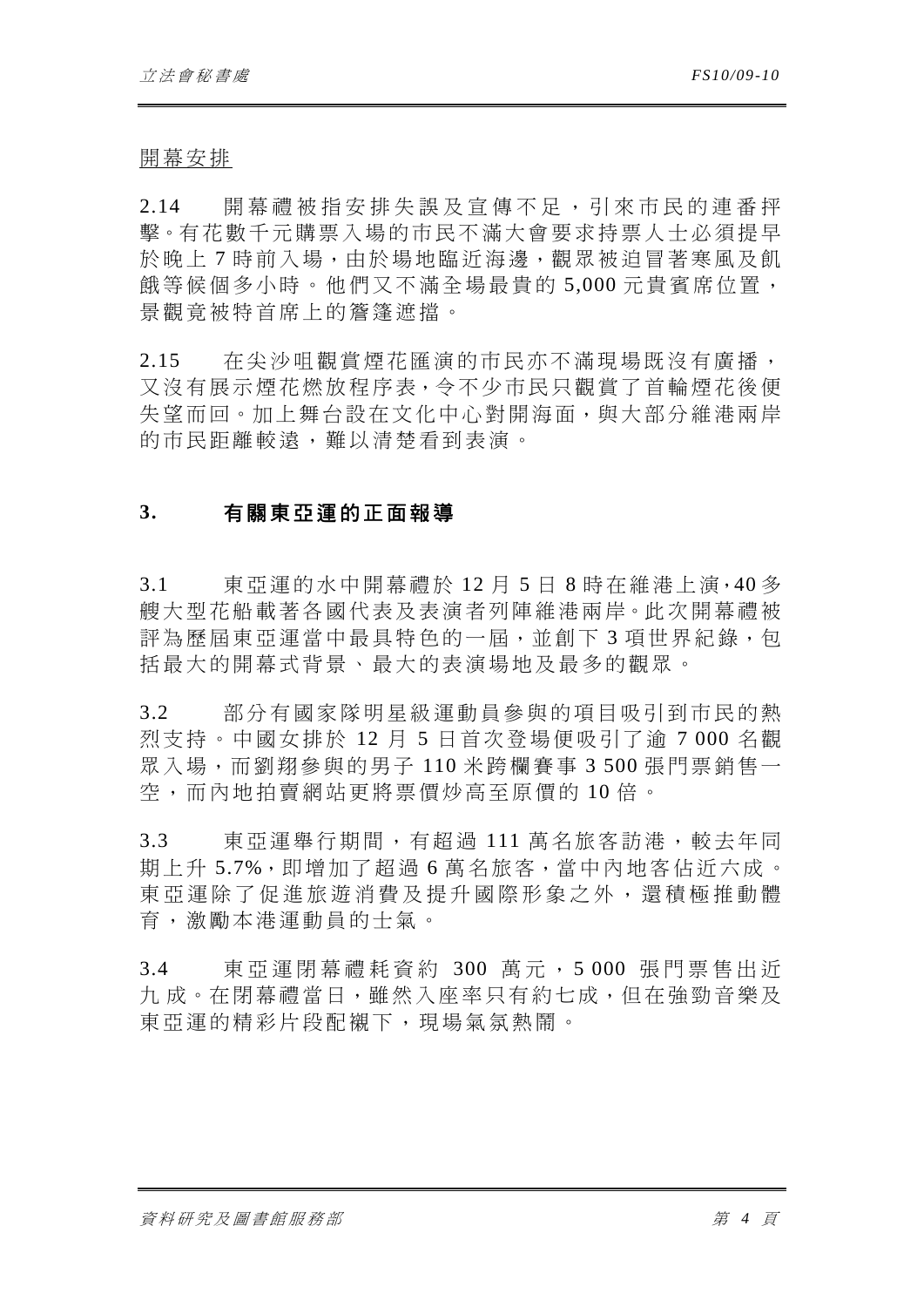# **4.** 香港隊成績驕人

4.1 香港隊今屆派出 380 名運動員參與多項賽事,當中最年 輕的選手只有14歲。香港運動員在本屆東亞運的成績驕人,共 取得 26 金、31 銀及 53 銅, 共 110 面獎牌的佳績,僅次於中、 日、韓 3 大強國,排名第 4,獎牌數目是歷屆之冠。同時,港隊 亦刷新了 18 項本港紀錄。

4.2 今屆東亞運的 22 個項目中,除了籃球、網球、排球及射 擊之外,港隊在其餘的 18 個項目都有獎牌。港隊出戰東亞運的 部分佳績如下:

- (a) 王史提芬在小輪車賽事中為香港奪得今屆首面金牌;
- (b) 香港壁球隊全取 7 面金牌;
- (c) 滑浪風帆隊在 4 個項目中共取得 3 金 2 銀 2 銅;
- (d) 室內單車隊共取得 1 金 5 銀 3 銅;
- (e) 女子乒乓球團體賽首次戰勝國家隊奪冠;
- (f) 女子 4×200 米自由泳接力賽以打破香港紀錄近 13 秒 的成績取得香港泳隊在東亞運歷史上的首面銀牌,男 子隊亦以破香港紀錄的成績勇奪 4×100 米自由泳接 力賽銅牌,香港泳隊共取得 3 銀 8 銅的史上最佳成績;
- (g) 香港賽艇隊共取得 1 金 2 銀 2 銅,當中輕量級男子雙 人雙槳艇以破香港紀錄的成績奪金;及
- (h) 女子 53 公斤級舉重出現零的突破,成功取得銅牌。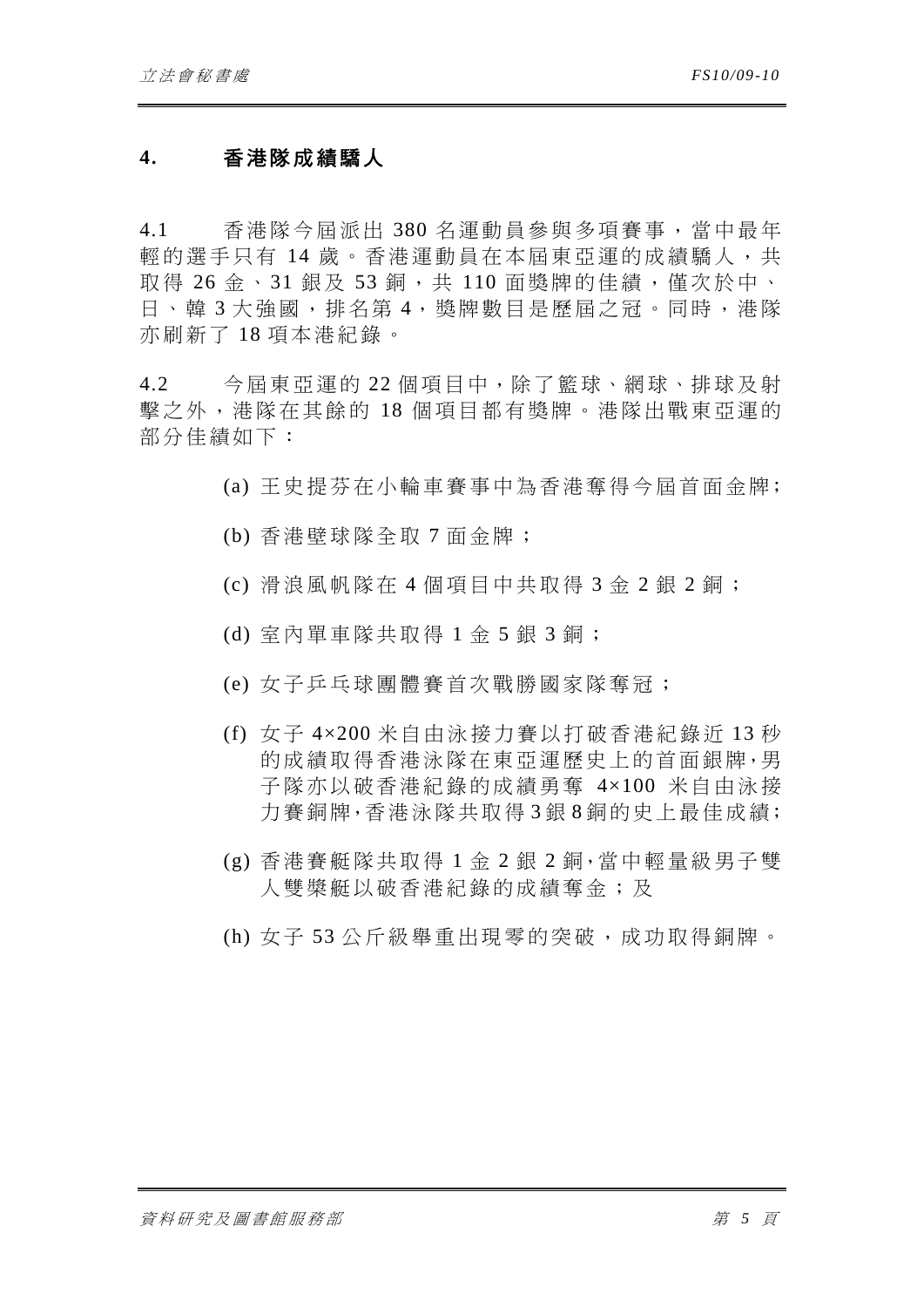4.3 香港足球隊在主場初戰以 4 比 1 挫韓國隊。第二場再戰 中國雖以 0 比 1 敗陣,但仍以較佳得失球, 在小組以首名出線 4強。港隊與朝鮮隊在準決賽中激戰 120分鐘打成 1 比 1,最終 憑互射 12 碼贏 4 比 2。決賽當晩,香港大球場座無虛席,全場 3萬名觀眾熱烈地為港隊吶喊助威。港隊最終成功締造歷史,憑 互射 12 碼,以總比數 5 比 3 力挫日本隊,奪得歷史性的首面綜 合性運動會足球項目金牌。

4.4 有評論指歷次大型運動會的經驗都顯示,主辦地區因有 主場之利,成績總有所突破,加上主辦單位定會刻意安排,例如 本屆便新增了壁球、單車、風帆及桌球等數項香港實力非凡的項 目,成為港隊奪牌的寶庫;加上東亞運的三大強國:中國、日本 及韓國皆不會派出精英上陣,造就了港隊成員在東亞運中取得佳 績。

## **5.** 申辦亞洲運動會

5.1 由最初東亞運「蝦碌」事件頻生,至後來漸見成功,支 持申辦亞運的市民明顯增加。然而,各界對於香港應否申辦亞運 仍眾說紛紜。有評論指港府不自量力, 勉強承辦亞運只怕會鬧出 更大的笑話;有學者擔心體育基建成本高昂會導致嚴重虧蝕;有 意見認為本港首次主辦國際綜合型運動會,由售票安排到賽場設 施都非盡善盡美,對於是否有能力辦好亞運,仍需各方面的研究 評估和充份討論;另有評論指東亞運的成功,證明香港有足夠能 力舉辦亞運會,但申辦與否要視乎香港的長遠體育政策,以及港 協暨奧委會的決定。

5.2 曾德成表示香港有能力申辦亞運,而東亞運籌委會主席 霍震霆亦認為港隊在東亞運取得良好成績,加上市民的支持,增 強了申辦亞運的信心。康文署署長馮程淑儀則認為申辦亞運的問 題複雜,要先總結東亞運經驗才再作考慮。另外,「風之后」李 麗珊認為若香港希望申辦亞運,應先著力改善物流安排,因亞運 比東亞運規模更大,參賽國家更多,必須有更高的整體質素才能 達到要求。

5.3 外交部駐港特派員呂新華表示假如特區政府提出要求申 辦亞運,外交部將予以協助。他認為有關方面必須考慮兩個條 件,一是舉辦能力,如興建亞運村及場館;二是成功機會。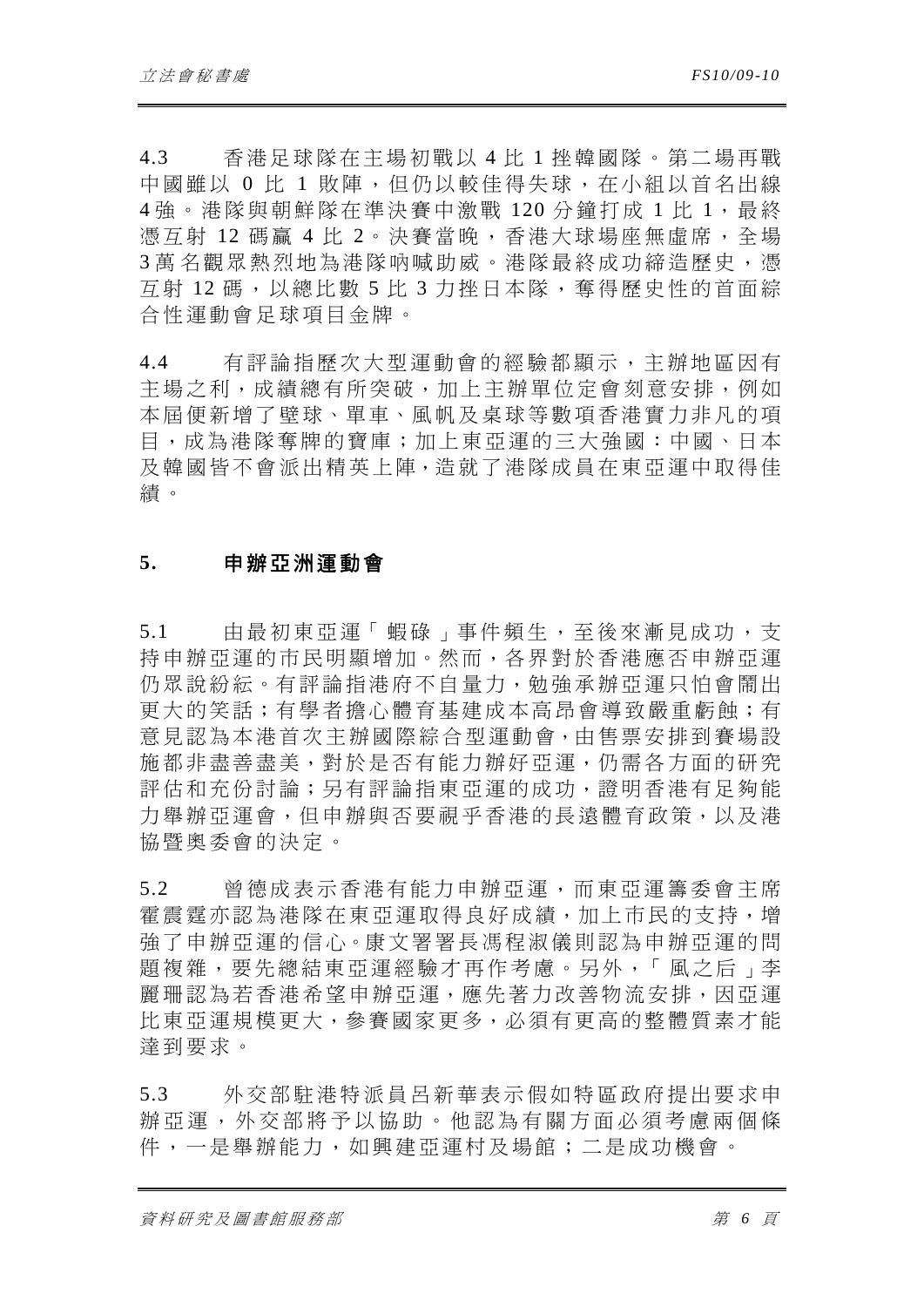# 參考資料

- 1. 香港特別行政區政府:《新聞公報》,2009 年 12 月 2 日至 2009 年 12 月 29 日。
- 2. 慧科訊業有限公司:《立法會電子剪報服務》,2009 年 12 月 2 日至 2009 年 12 月 29 日。

資料研究及圖書館服務部 2010 年 1 月 4 日 電話: 2869 9695

#### *---------------------------------------------------------------------------------------------------------*  資料便覽為立法會議員及其轄下委員會而編製,它們並非法律或其他專業意見,亦不應 以該等資料便覽作為上述意見。資料便覽的版權由立法會行政管理委員會 *(*下 稱 *"*行政管 理委員會 *")*所擁有。行政管理委員會准許任何人士複製資料便覽作非商業用途,惟有關 **複製必須準確及不會對立法會構成負面影響,並須註明出處為立法會秘書處資料研究及** 圖書館服務部,而且須將一份複製文本送交立法會圖書館備存。